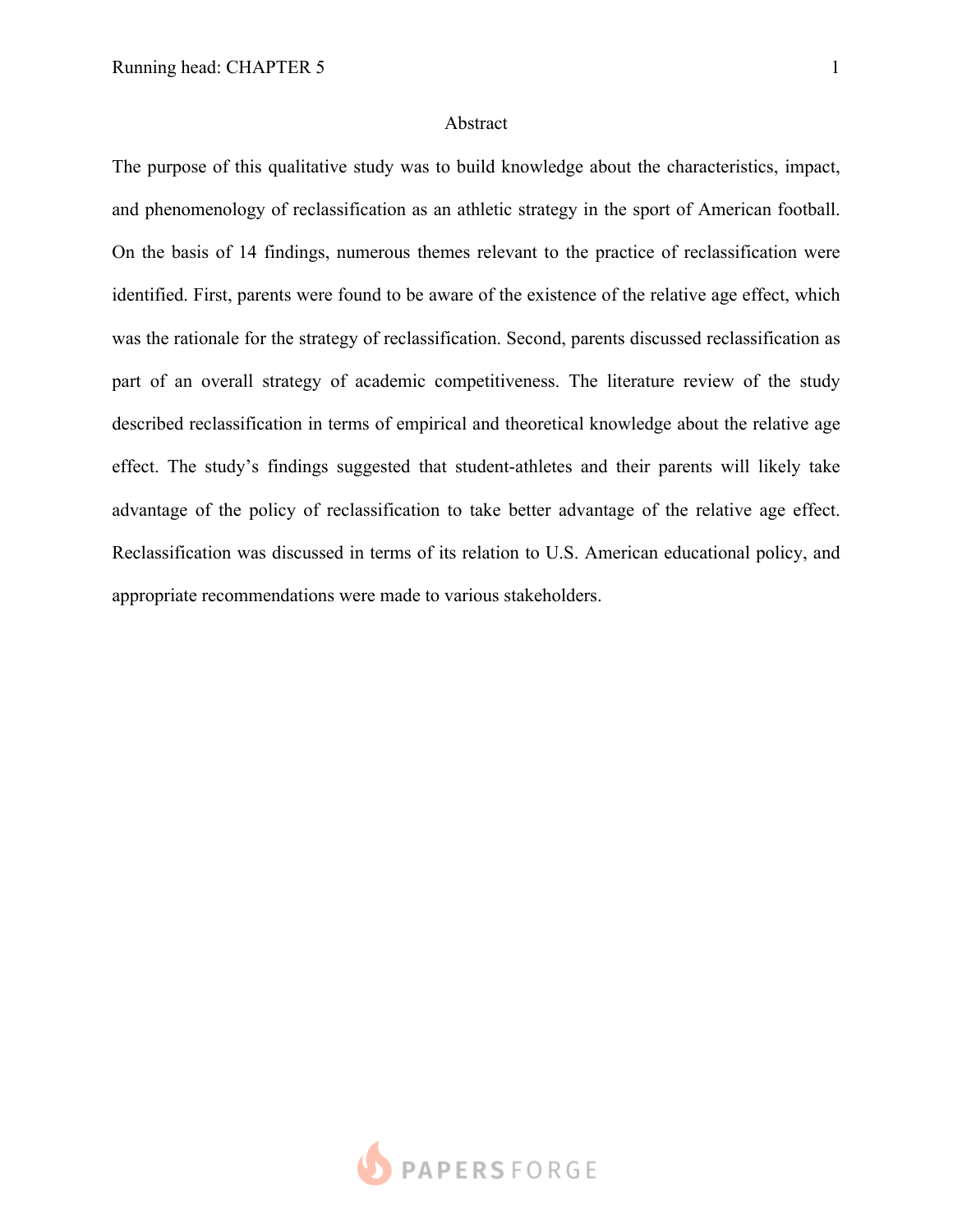## Chapter 5. Conclusion

# **Introduction**

The previous chapter of the study contained a detailed presentation of the study's findings. The purposes of the fifth and concluding chapter of the study are to: (a) discuss the findings of the study in light of past theories and empirical findings; (b) acknowledge the limitations of the study; (c) present suggestions for future scholarship; (d) present suggestions for parents and other stakeholders; (e) discuss the implications of the findings for various audiences; and (f) offer a summative conclusion to the study. Each of these purposes has been addressed in a separate section of the chapter.

#### **Relation of the Findings to Theory and Empirical Findings**

Chapter two, the review of literature, contained an overview of several empirical findings that identified a relative age effect in sports (Bar-Eli, Plessner, & Raab, 2011; Bergeron et al., 2015; Cobley, Baker, Wattie, & McKenna, 2009; Guttenberg, 2014; Helsen, Van Winckel, & Williams, 2005; Hirose, 2009; Kannus et al., 1995; Rees et al., 2016; Schilling et al., 2002; Wattie, Schorer, & Baker, 2015). The relative age effect is such that even small periods of time (such as a single year) can confer a significant athletic advantage on young athletes (Bar-Eli et al., 2011; Bergeron et al., 2015; Cobley et al., 2009; Guttenberg, 2014; Helsen et al., 2005; Hirose, 2009; Kannus et al., 1995; Rees et al., 2016; Schilling et al., 2002; Wattie et al., 2015). Thus, for example, the difference between an athlete of 15 and an athlete of 16 might be substantial. The theoretical foundations of these empirical findings are well-understood and can be summarized from three perspectives.

First, the typical human developmental process means that young athletes will experience rapid changes in the growth of lean body mass and height (Bar-Eli et al., 2011; Bergeron et al.,

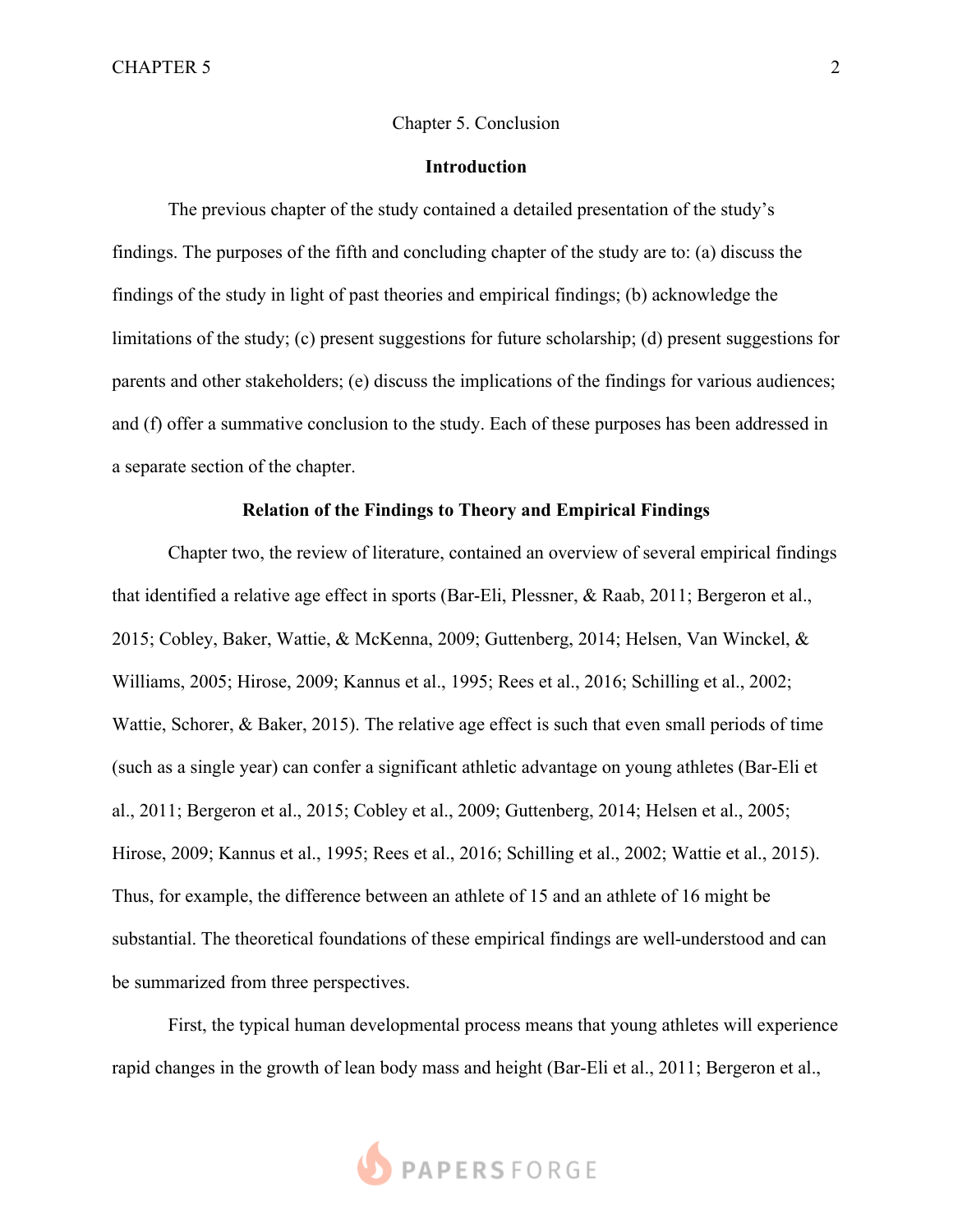2015; Cobley et al., 2009; Guttenberg, 2014; Helsen et al., 2005; Hirose, 2009; Kannus et al., 1995; Rees et al., 2016; Schilling et al., 2002; Wattie et al., 2015). For example, puberty is likely to coincide with both marked increases in the cross sections of skeletal muscles and in height, and these physical challenges are likely to confer advantages in such athletic endeavors as sprinting, cardiovascular endurance, strength, and power. Second, for athletes of a younger age, accumulated practice reaps substantial benefits in the early stages of an athletic career; therefore, one of the advantages possessed by, for example, an athlete of 16 compared to an athlete of 15 is the accumulation of added training time.

Third, from the perspective of overall athletic development, there is an interaction between physical and cognitive maturation (Bar-Eli et al., 2011; Bergeron et al., 2015; Cobley et al., 2009; Guttenberg, 2014; Helsen et al., 2005; Hirose, 2009; Kannus et al., 1995; Rees et al., 2016; Schilling et al., 2002; Wattie et al., 2015). From the perspective of a sport such as American football, which was the focus of the current study, athletes have several dimensions. In the physical dimension, athletes must possess attributes such as speed, strength, and height (Bar-Eli et al., 2011; Bergeron et al., 2015; Cobley et al., 2009; Guttenberg, 2014; Helsen et al., 2005; Hirose, 2009; Kannus et al., 1995; Rees et al., 2016; Schilling et al., 2002; Wattie et al., 2015). In the cognitive dimension, athletes must be able to demonstrate their physical qualities on the field of play by knowing, and carrying out, what is required of them at any given moment (Bar-Eli et al., 2011; Bergeron et al., 2015; Cobley et al., 2009; Guttenberg, 2014; Helsen et al., 2005; Hirose, 2009; Kannus et al., 1995; Rees et al., 2016; Schilling et al., 2002; Wattie et al., 2015). Thus, a good football player, like a good player of any other sport, is one who possesses both purely physical attributes, and a drilled and refined cognitive awareness.

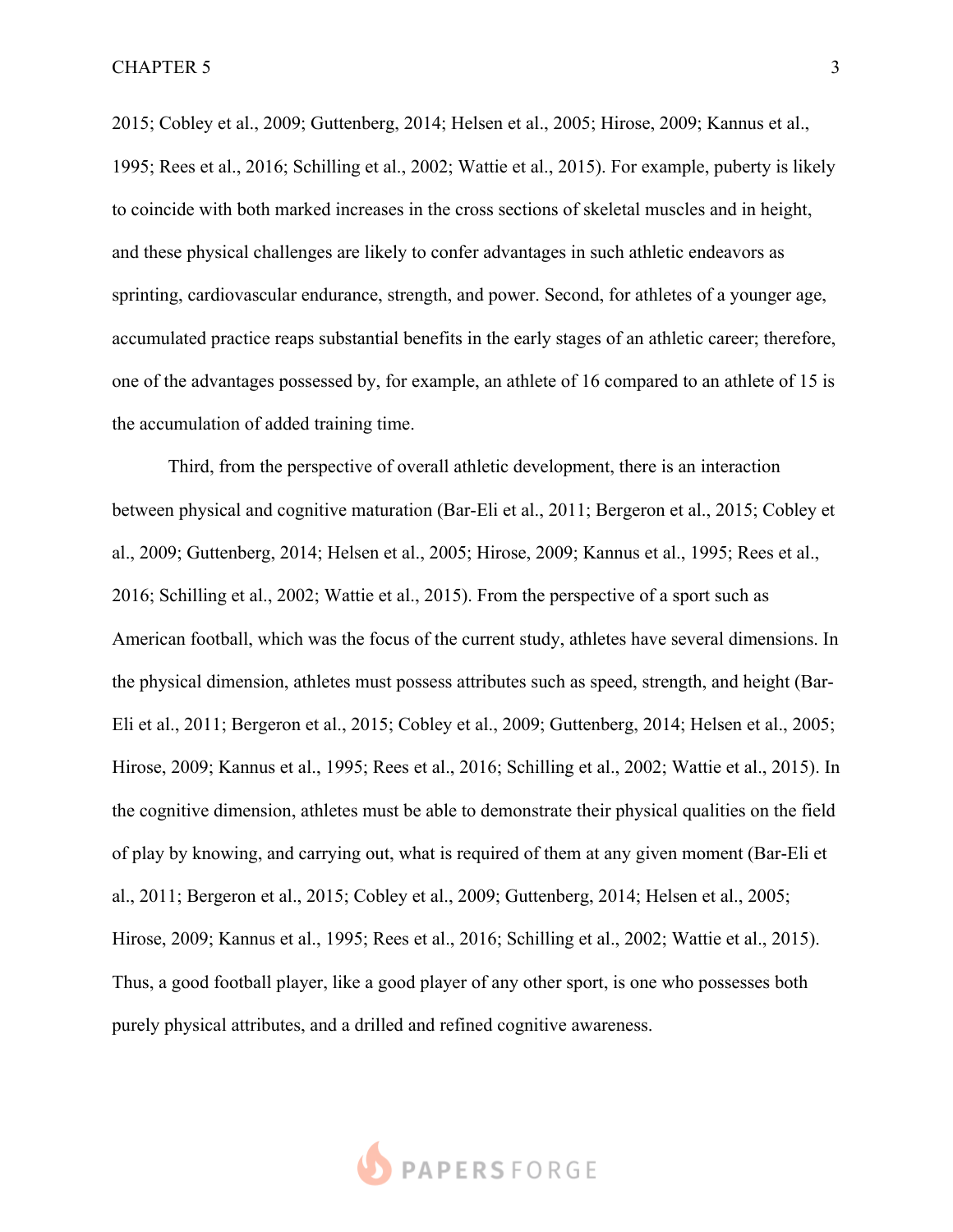The findings of the study indicated that the relative age effect is uniformly understood by the parents of football players. The practice of reclassifying young football players—in other words, the practice of having young football players repeat the 8<sup>th</sup> grade in order to enter the world of high school football one year older than they would otherwise have been—is a deliberate attempt to take advantage of the relative age effect.

In terms of the relative age effect, the parents surveyed in this study can be classified into three categories. One group of parents—the largest group—believed in the relative age effect and wanted their children to be able to take advantage of it. Another group of parents—a slightly smaller one—believed in the relative age effect but did not want their children to take advantage of it, because of their belief that redshirting would come at the expense of academics. A third group of parents—the smallest one—believed in the relative age effect, but rejected the idea that their children needed to profit from it, as they already believed their offspring to be ahead of their peers in terms of physical qualities.

Thus, regardless of their position on reclassifying, each parent in the sample demonstrated explicit or implicit awareness of, and belief in, the relative age effect. In this context, the study was an important identifier of the relative age effect in American football in particular and in youth sports in general. One of the ways in which previous scholars have measured the existence of a relative age effect is to measure young athletes themselves—for example, in measures of cross-sectional muscle size or through subjective ranking of a player's performance (Bar-Eli et al., 2011; Bergeron et al., 2015; Cobley et al., 2009; Guttenberg, 2014; Helsen et al., 2005; Hirose, 2009; Kannus et al., 1995; Rees et al., 2016; Schilling et al., 2002; Wattie et al., 2015). However, the existence of a relative age effect can also be measured through the beliefs of stakeholders in youth sports, and parents in particular. The near unanimous

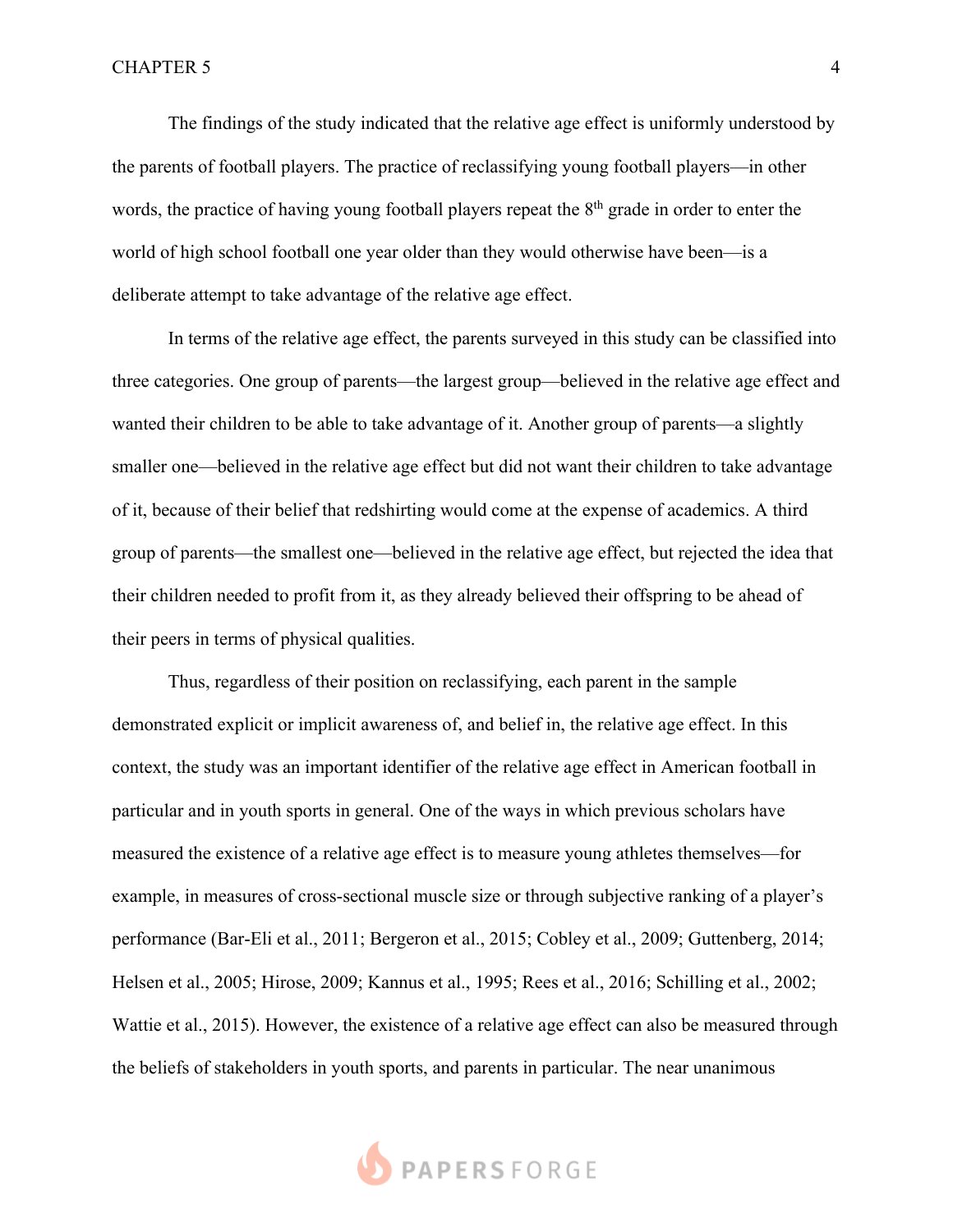popularity of the practice of redshirting, and a unanimous hardening of the belief that redshirting was a means of allowing young football players—particularly those that are trained and coached well—to become even better (in terms of both their physical attributes and accumulated experience), indicated the extent to which parents of football players believe in a relative age effect in this sport.

The findings of the study were not unexpected. The review of literature in the second chapter of the study had already established that the relative age effect appeared to exist in many sports, and that there were good theoretical reasons, based in both the physiological and trainingrelated aspects of sports science, for explaining the existence of a relative age effect (Bar-Eli et al., 2011; Bergeron et al., 2015; Cobley et al., 2009; Guttenberg, 2014; Helsen et al., 2005; Hirose, 2009; Kannus et al., 1995; Rees et al., 2016; Schilling et al., 2002; Wattie et al., 2015). The findings of the study are complementary to existing findings of, as well as theories related to, the relative age effect. Then, a unique contribution of the study is—and has been from the start—to establish the degree of parents' belief in relative age effects in the sport of football.

Overall, the findings of this study should be interpreted in light of the theory of planned behavior. The study found that parents engaged in long-term planned behavior in order to take advantage of the relative age effect through the policy of reclassification. It implies that parents viewed the football careers of their sons not as a temporary hobby but as a serious athletic endeavor for which a long-term plan was necessary. The long-term planning of parents appears, in this respect, to have been influenced by social cognition related to the observation of other parents and their reclassification experiences, inputs from coaches, intrafamily consultation and other factors.

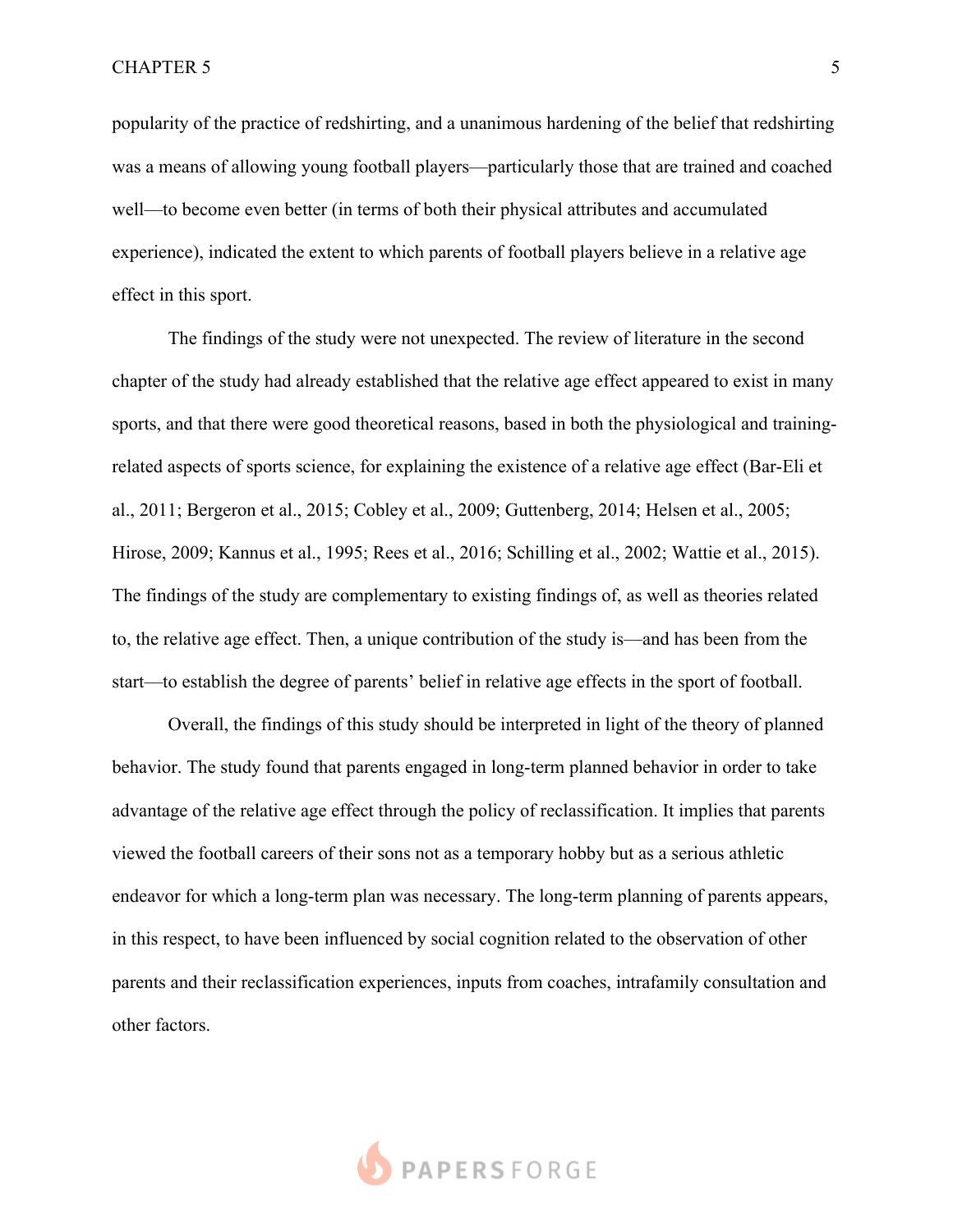## **Summative Conclusion**

The purpose of this qualitative study was to examine the phenomenon of reclassification, or redshirting, in the context of American football. After a qualitative interview of 14 parents, the following findings emerged. First, in response to the first research question of the study (Is there academic growth while classifying?), it was found that academic growth was a minor theme in the findings. Most parents who participated in this study were not as concerned with academic growth as a motivator for the reclassification decision as they were with purely athletic reasons. Among the few parents or guardians whose comments were relevant to the first research question of the study, there was mixed evidence, with one parent believing that reclassification would impede academic development of her son by not exposing him to age-appropriate material and concepts, while another parent believed that reclassification could be a step towards academic mastery.

Next, in response to the second research question of the study (Is there athletic growth while reclassifying?), it was found that parents were in near unanimous consensus that there was, in fact, athletic growth while reclassifying. Athletic growth was identified as belonging to the domains of both physical development and accumulated skill. Parents were obviously aware that reclassifying would give their offspring an extra year to develop purely physiological qualities, such as height, weight, muscle mass, and so forth. In addition, parents were also aware that reclassification would allow their sons to build sport- and position-specific motor skills and accumulate specific expertise that would benefit them over the course of their football careers.

In response to the third research question of the study (Is reclassifying a long-term or a short-term strategy?), it was found that parents were in unanimous consensus that reclassifying was a long-term strategy. Several parents identified college scholarships as the eventual goal.

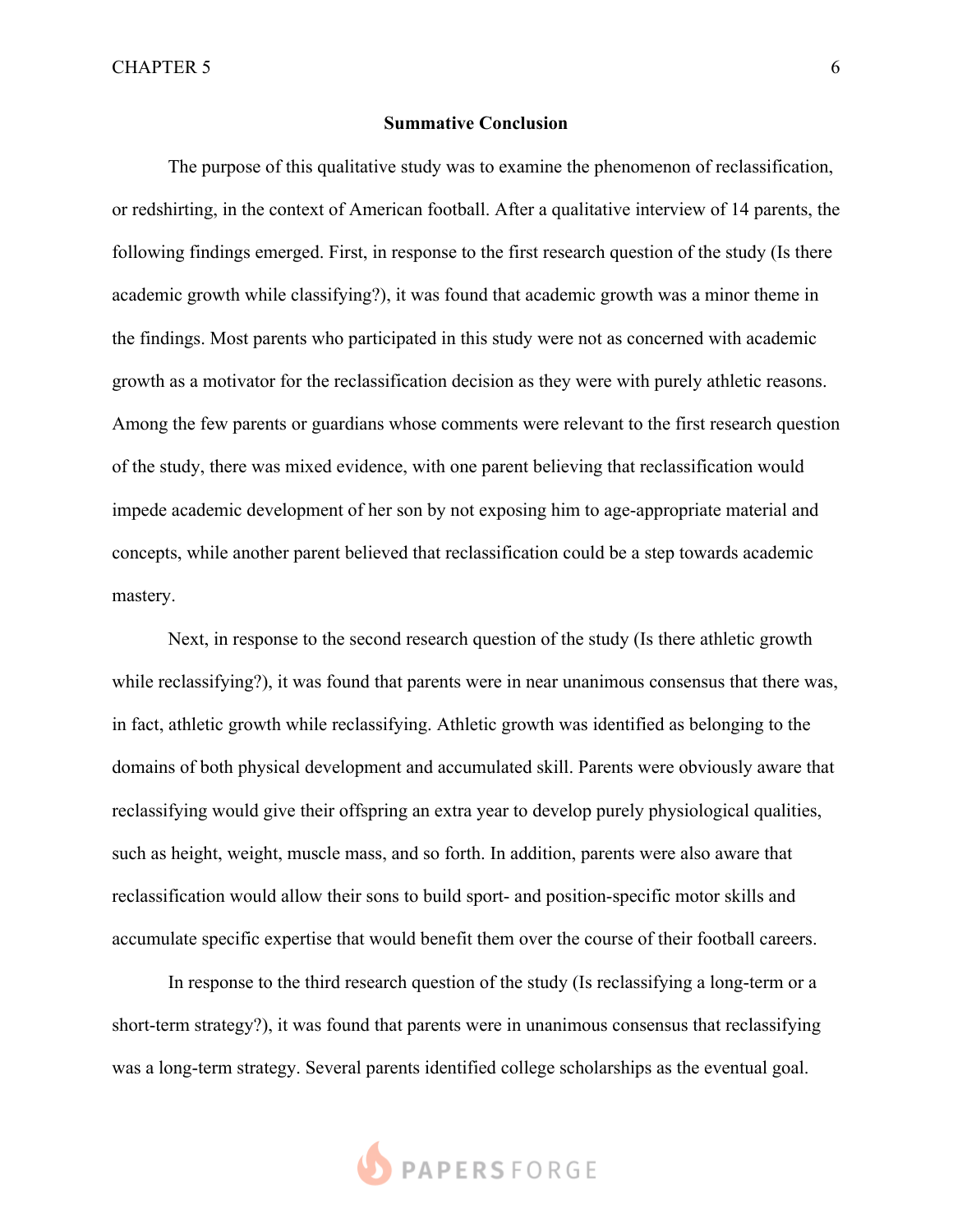In response to the fourth research question of the study (Does the use of the reclassifying strategy affect athletes' motivations for athletic achievement?), it was found that no parents or guardians made direct references to motivation.

In general, the results of the study can be explained through the larger themes of social systems thinking and long-term competitive thinking, both of which are accommodated by the single explanatory category of planned behavior.

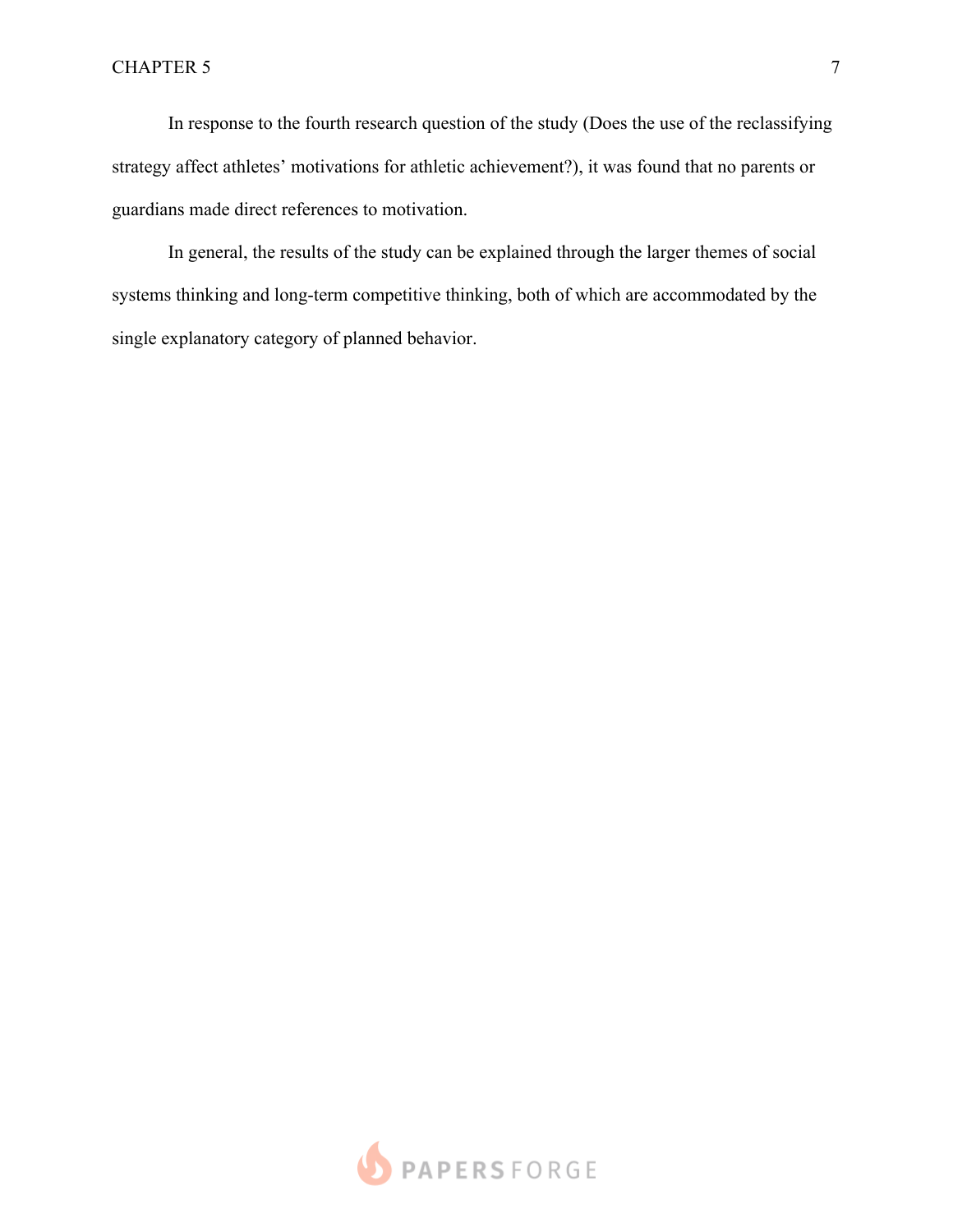### References

- Andersen, R., & Ponti, M. (2014). Participatory pedagogy in an open educational course: Challenges and opportunities. *Distance Education, 35*(2), 234-249.
- Atkinson, B. M. (2015). Teachers' practices: Responding to governmentality in accountability testing policy. *International Journal of Leadership in Education, 18*(1), 34-60.
- Bar-Eli, M., Plessner, H., & Raab, M. (2011). *Judgment, decision-making and success in sport*. New York, NY: John Wiley & Sons.
- Bergeron, M. F., Mountjoy, M., Armstrong, N., Chia, M., Côté, J., Emery, C. A., Faigenbaum A., Hall G., Kriemler S., Léglise, M., Malina R. M., Pensgaard A. M., Sanchez A., Soligard T., Sundgot-Borgen J., van Mechelen W., Weissensteiner J. R., & Engebretsen L. (2015). International Olympic Committee consensus statement on youth athletic development. *British Journal of Sports Medicine, 49*(13), 843-851.
- Bernard, H. R., & Bernard, H. R. (2012). *Social research methods: Qualitative and quantitative approaches*. Thousand Oaks, CA: Sage.
- Bondy, E., Ross, D. D., Gallingane, C., & Hambacher, E. (2007). Creating environments of success and resilience: Culturally responsive classroom management and more. *Urban Education, 42*(4), 326-348.
- Bonner, E. P. (2014). Investigating practices of highly successful mathematics teachers of traditionally underserved students. *Educational Studies in Mathematics, 86*(3), 377-399.
- Bower, C. B. (2013). Social policy and the achievement gap: What do we know? Where should we head? *Education and Urban Society, 45*(1), 3-36.
- Cassell, C., & Symon, G. (2004). *Essential guide to qualitative methods in organizational research*. Thousand Oaks, CA: Sage.

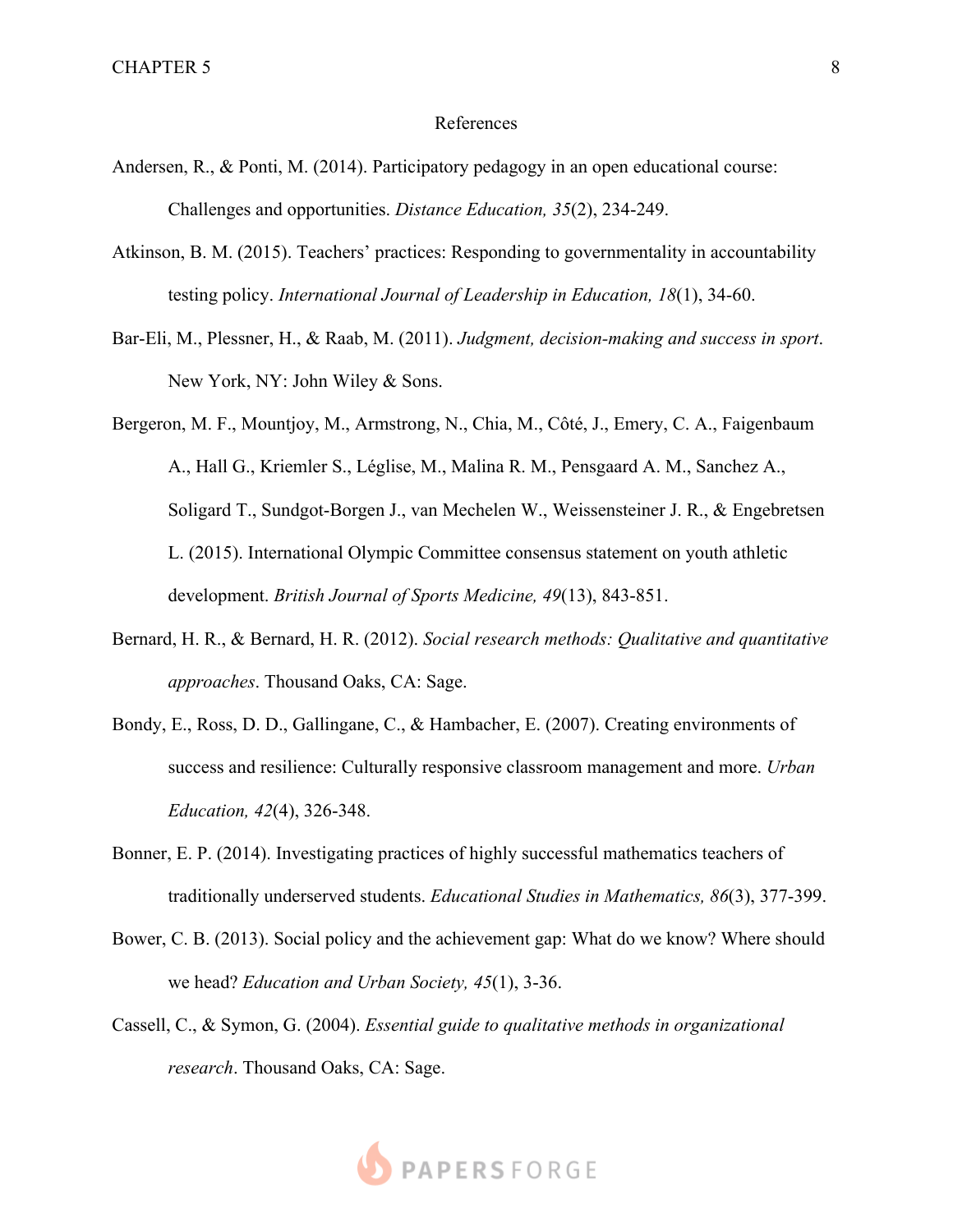- Cobley, S., Baker, J., Wattie, N., & McKenna, J. (2009). Annual age-grouping and athlete development. *Sports Medicine, 39*(3), 235-256.
- Crawford, R. (2017). Rethinking teaching and learning pedagogy for education in the twentyfirst century: Blended learning in music education. *Music Education Research, 19*(2), 195-213.
- Creswell, J. W. (2012). *Educational research*. Boston, MA: Pearson.
- Creswell, J. W. (2015). *Research methods*. Thousand Oaks, CA: Sage.
- Creswell, J. W., & Plano Clark, V. (2011). *Designing and conducting mixed methods research*. Thousand Oaks, CA: Sage.
- Davies, M. B., & Hughes, N. (2014). *Doing a successful research project: Using qualitative or quantitative methods*. New York, NY: Palgrave Macmillan.
- Duffy, M. E. (1987). Methodological triangulation: A vehicle for merging quantitative and qualitative research methods. *The Journal of Nursing Scholarship, 19*(3), 130-133.
- Gilles, R. P. (2010). *The cooperative game theory of networks and hierarchies*. New York, NY: Springer.
- Given, L. (2008). *The Sage encyclopedia of qualitative research methods*. Thousand Oaks, CA: Sage.
- Griner, A. C., & Stewart, M. L. (2013). Addressing the achievement gap and disproportionality through the use of culturally responsive teaching practices. *Urban Education, 48*(4), 585- 621.
- Grosskopf, S., Hayes, K. J., & Taylor, L. L. (2014). Efficiency in education: Research and implications. *Applied Economic Perspectives and Policy, 36*(2), 175-210.

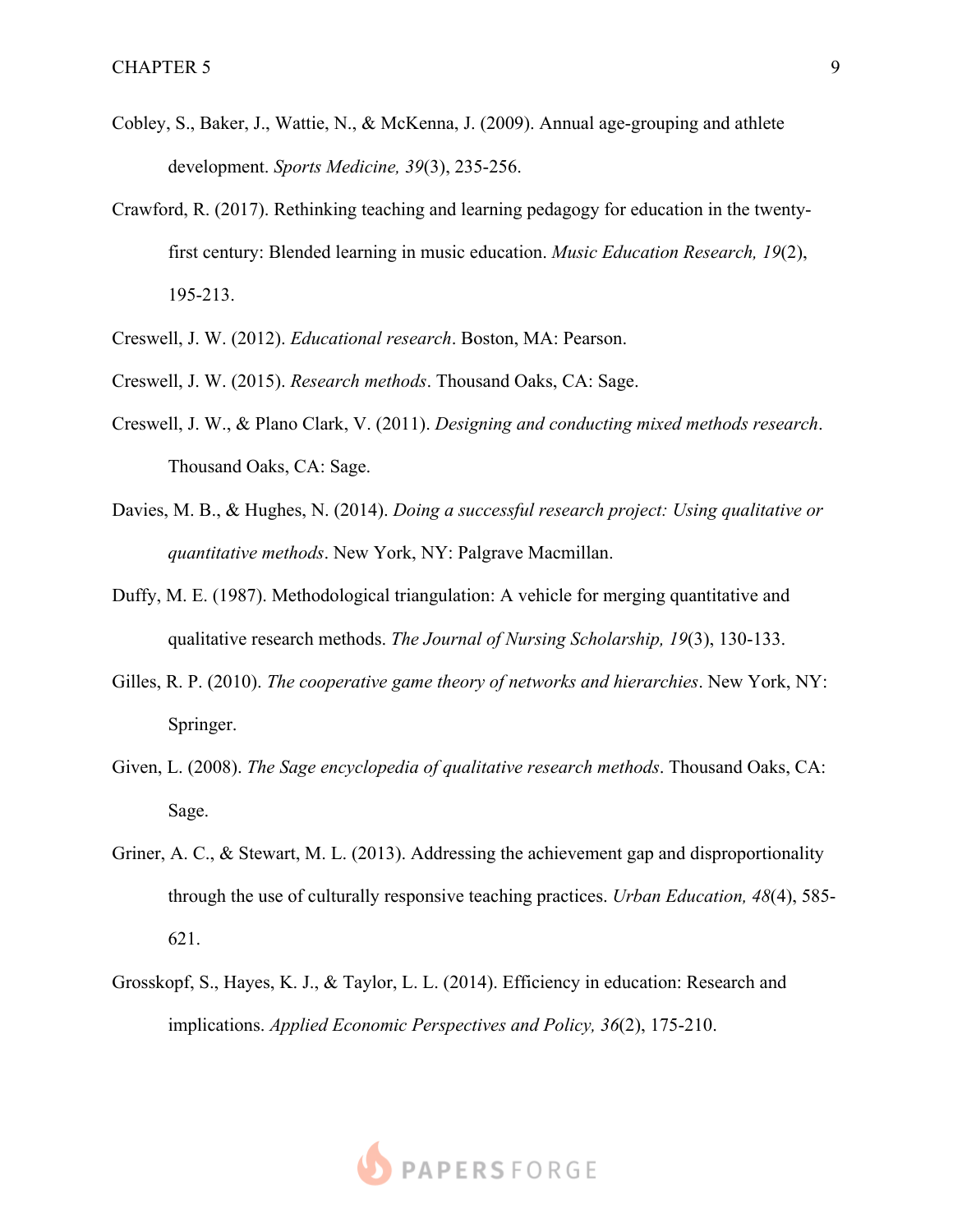- Guttenberg, T. J. (2014). Unnecessary roughness: How California Assembly Bill 1309 may leave some injured professional athletes without a workers compensation remedy. *University of La Verne Law Review, 36*, 221-234.
- Helsen, W. F., Van Winckel, J., & Williams, A. M. (2005). The relative age effect in youth soccer across Europe. *Journal of Sports Sciences, 23*(6), 629-636.
- Hirose, N. (2009). Relationships among birth-month distribution, skeletal age and anthropometric characteristics in adolescent elite soccer players. *Journal of Sports Sciences, 27*(11), 1159-1166.
- Ivankova, N. V., Creswell, J. W., & Stick, S. L. (2006). Using mixed-methods sequential explanatory design: From theory to practice. *Field Methods, 18*(1), 3-20.
- Jeynes, W. (2014). School choice and the achievement gap. *Education and Urban Society, 46*(2), 163-180.
- Kabalak, A., Smirnova, E., & Jost, J. (2015). Non-cooperative game theory in biology and cooperative reasoning in humans. *Theory in Biosciences, 134*(1-2), 17-46.
- Kohli, R., & Park, H. (1989). A cooperative game theory model of quantity discounts. *Management Science, 35*(6), 693-707.
- Machin, S. (2014). Economics of education research and its role in the making of education policy. *Fiscal Studies, 35*(1), 1-18.
- Rees, T., Hardy, L., Güllich, A., Abernethy, B., Côté, J., Woodman, T., Montgomery, H., Laing, S., & Warr, C. (2016). The great British medalists project: A review of current knowledge on the development of the world's best sporting talent. *Sports Medicine, 46*(8), 1041-1058.